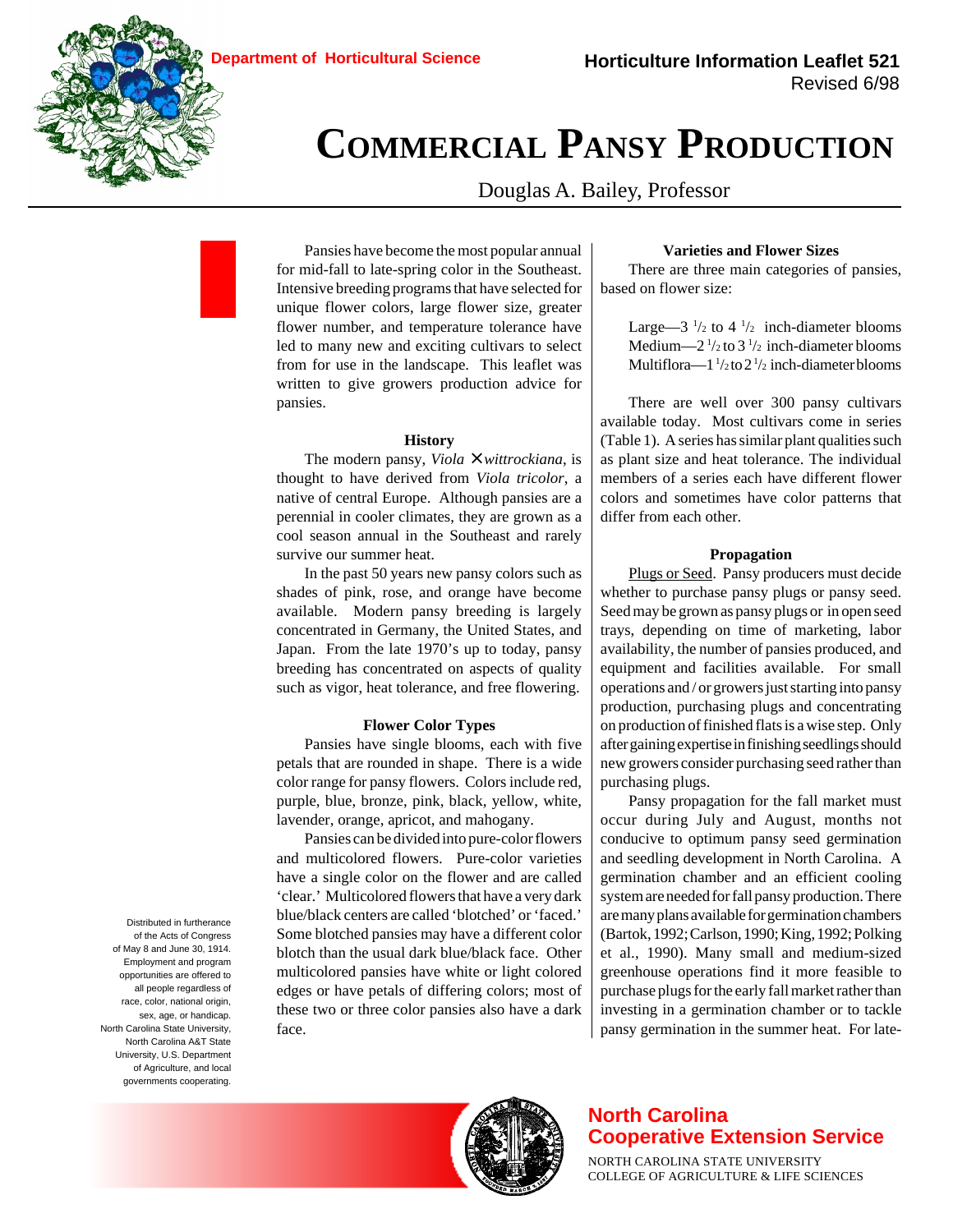| Series                  | Plant<br>type                         | Flower<br>type | Flower<br>size | No. in series or<br>cultivar color |
|-------------------------|---------------------------------------|----------------|----------------|------------------------------------|
| Accord                  | $\mathbf{F}_{_{1}}$                   | both           | medium         | 9                                  |
| Alpenglow               | $O.P.*$                               | blotch         | large          | Red                                |
| Atlas                   | $F_{1}$                               | clear          | medium         | 2                                  |
| <b>Azure Blue</b>       | $F_1$                                 | blotch         | medium         | Blue                               |
| Berna                   | O.P.                                  | clear          | large          | Purple                             |
| <b>Bingo</b>            | $F_{1}$                               | both           | large          | 7                                  |
| Characters              | $F_{\rm 1}$                           | both           | medium         | 14                                 |
| Clear Sky               | $F_{1}$                               | clear          | medium         | 8                                  |
| <b>Color Festival</b>   | $F_{2}$                               | blotch         | large          | Mix                                |
| <b>Coronation Gold</b>  | O.P.                                  | clear          | large          | Golden Yellow                      |
| Crown                   | $F_{1}$                               | clear          | medium         | 12                                 |
| Crystal Bowl            | $F_1$                                 | clear          | multiflora     | 11                                 |
| Delft                   | $F_{\overline{1}}$                    | blotch         | medium         | Blue & White                       |
| Delta                   | $F_{1}$                               | both           | medium         | 16                                 |
| Faces                   | $F_{1}$                               | both           | medium         | 16                                 |
| Fama                    | $F_{1}$                               | both           | medium         | 12                                 |
| <b>Giant Forerunner</b> | $\overline{\mathcal{C}}$              | both           | medium         | 16                                 |
| <b>Happy Face</b>       | $F_{1}$                               | blotch         | medium         | 7                                  |
| Imperial                | $\mathbf{F}_{_{1}}$                   | both           | medium         | 15                                 |
| Joker                   | $F_{2}$                               | blotch         | multiflora     | 5                                  |
| Lyric                   | ${\rm F}^{\vphantom{\dagger}}_1$      | blotch         | medium         | 6                                  |
| Majestic Giant          | $F_{1}$                               | blotch         | large          | 8                                  |
| Maxim                   | $F_{1}$                               | blotch         | multiflora     | 14                                 |
| Medallion               | $F_{1}$                               | blotch         | large          | 6                                  |
| Melody                  | $F_{1}$                               | both           | multiflora     | 16                                 |
| Padparadja              | $F_{2}$                               | clear          | multiflora     | Orange                             |
| Paper White             | O.P.                                  | clear          | large          | White                              |
| Premiere                | $F_{2}$                               | both           | medium         | 6                                  |
| Presto                  | $F_{1}$                               | clear          | medium         | 8                                  |
| Rally                   | $F_{1}$                               | both           | medium         | 11                                 |
| Regal                   | $\mathbf{F}_{\!_{1}}$                 | blotch         | medium         | 13                                 |
| Rhinegold               | O.P.                                  | blotch         | large          | Yellow                             |
| Roc                     | $F_{1}$                               | both           | medium         | 11                                 |
| Skyline                 | $\mathbf{F}_{\!\scriptscriptstyle 1}$ | blotch         | medium         | 8                                  |
| Springtime              | $F_{1}$                               | both           | medium         | 18                                 |
| Super Majestic Giant    | $F_{1}$                               | blotch         | large          | 9                                  |
| <b>Swiss Giants</b>     | O.P.                                  | both           | large          | Mix                                |
| Ullswater               | O.P.                                  | blotch         | large          | Blue                               |
| Ultima                  | $F_{1}$                               | both           | medium         | $\overline{4}$                     |
| Universal Plus**        | $F_{1}$                               | both           | multiflora     | 21                                 |

**Table 1. Major pansy series and cultivars with flower type, flower size, and number in each series.**

\*O.P. = open pollinated variety.

\*\*Replaces the Universal series.

autumn through early spring markets, pansy propagation is much easier due to cooler temperatures.

Germination Requirements. **Seed selection** is the first decision in pansy propagation. There are two basic types

of pansy seed available, traditional seed that is not treated to enhance germination, and primed seed that has been physiologically treated to start the germination process. The advantages of primed seed include higher percentage germination, faster germination, and less sensitivity to high temperatures during germination. Primed seed cost more, but given the high temperatures in the Southeast during pansy propagation for autumn sales, primed seed should be used by growers lacking a temperaturecontrolled germination chamber.

**Substrate physical properties** for pansy germination include adequate aeration and good moisture retention. Germination substrates should be composed of finer (smaller particle size) components than substrate used for finishing bedding plants. A finer mix affords more moisture retention, but increases the possibility of overwatering and poor aeration (see the section on moisture that follows).

**Substrate chemical properties** are as important as physical properties. A substrate pH of 5.4 to 5.8 is best for pansy production. Avoid substrates containing a large nutrient starter charge as pansy seedlings are sensitive to high concentrations of soluble salts. A substrate containing dolomitic lime for pH control (as well as to supply Ca and Mg), micronutrients, and a small amount of superphosphate is ideal. Phosphorus (P) levels in the germination substrate should be very low; high P levels cause seedling stretch.

**Fertilization** using a liquid feed program should begin after stem and cotyledon emergence. Use a fertilizer relatively low in phosphorus and low in ammoniacal nitrogen to prevent excessive stretch. Formulations with nitrogen derived from potassium nitrate  $[KNO<sub>3</sub>]$ , calcium nitrate  $[Ca(NO<sub>3</sub>)<sub>3</sub>]$ , and magnesium nitrate  $[Mg(NO<sub>3</sub>)<sub>2</sub>]$  such as the basic-residue fertilizers listed in Table 2

are recommended. These formulations have the added benefit of supplying calcium and magnesium. Using these base residue fertilizer formulations allows pansy propagators to minimize the liming charge in the substrate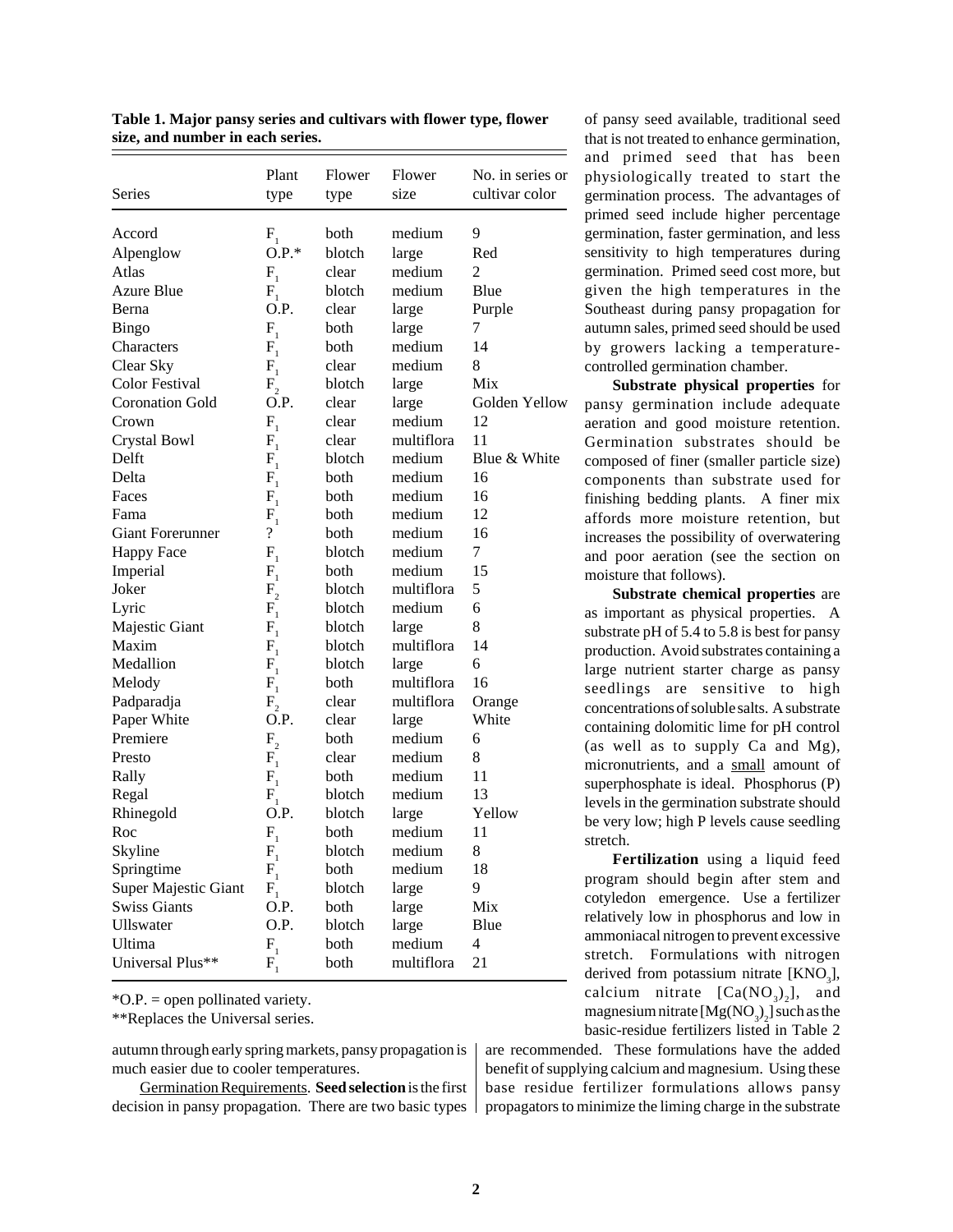**Table 2. Quantities (ounces) of fertilizer or fertilizer salts to dissolve in 100 gallons of water to make solutions containing 50 to 250 ppm each of nitrogen (N) and potassium (K2 O). Select concentrations based on production phase and recommendations given in the text.**

| Fertilizer                                                                           |                      |                      |                   | Concentration of N and $K_2O$ (ppm) |
|--------------------------------------------------------------------------------------|----------------------|----------------------|-------------------|-------------------------------------|
| or salts                                                                             | 50                   | 75                   | 100               | 250                                 |
| Acid-residue sources                                                                 |                      | $oz/100$ gallons     |                   |                                     |
| $20-10-20*$                                                                          | 3.34                 | 5.0                  | 6.7               | 16.7                                |
| $20-9-20*$                                                                           | 3.34                 | 5.0                  | 6.7               | 16.7                                |
| ammonium nitrate<br>+ potassium nitrate<br>+ monoammonium phosphate<br>$(20-10-20)*$ | 1.23<br>1.50<br>0.54 | 1.85<br>2.25<br>0.81 | 2.5<br>3.0<br>1.1 | 6.15<br>7.5<br>2.7                  |

| <b>Basic-residue sources</b> |      | oz/100 gallons |      |       |
|------------------------------|------|----------------|------|-------|
| 13-2-13 $(-6Ca-3Mg)*$        | 5.13 | 7.7            | 10.3 | 25.65 |
| 14-0-14 $(-6Ca-3Mg)$         | 4.76 | 7.14           | 9.5  | 23.8  |
| 15-0-15 $(-9.5Ca-1Mg)$       | 4.45 | 6.68           | 8.9  | 22.25 |
| 15-5-15 $(-5Ca-2Mg)*$        | 4.45 | 6.68           | 8.9  | 22.25 |
| 15-3-20 (-3.8Ca-1.9Mg)*      | 4.45 | 6.68           | 8.9  | 22.25 |
| 17-0-17 $(-4Ca-2Mg)$         | 3.92 | 5.88           | 7.83 | 19.6  |
| potassium nitrate            | 1.51 | 2.28           | 3.03 | 7.58  |
| $+$ calcium nitrate          | 1.76 | 2.64           | 3.52 | 8.8   |
| $+$ magnesium nitrate        | 1.8  | 2.7            | 3.6  | 9.0   |
| $(13-0-13-6.6Ca-3.3Mg)$      |      |                |      |       |

\*These formulations also contain phosphorus  $(P_2O_5)$ .

and to use the fertilization program to maintain the appropriate pH.

Apply 50 ppm nitrogen feed every three to five days until the development of the first true leaves. At that point, increase the concentration to 100 ppm nitrogen, still applying every three to five days. Water with clear water in between feedings as needed.

Monitor the substrate pH during seedling production to assure it stays in the 5.4 to 5.8 range. A substrate pH above 5.8 can result in boron and iron deficiency; and high pH may lead to an increased incidence of black root rot, caused by the fungus *Thielaviopsis basicola*. If the substrate solution pH rises above 5.8, drench seedlings at 10 day intervals with 1 to 3 lb per 100 gallons of either iron sulfate [FeSO<sub>4</sub> $\cdot$ 7H<sub>2</sub>O] or aluminum sulfate  $[Al_2(SO_4)_3 \cdot 18H_2O]$  to help lower the pH. Lightly mist seedlings after application to prevent foliage injury from the drenches. If your irrigation water has a pH above 5.8, acidify it (at each watering and feeding) with 35% sulfuric acid to a pH of 5.4 to help lower the substrate solution pH. Continue these

corrective treatments until the substrate pH drops and stays in the 5.4 to 5.8 range.

**Temperature** is an important factor for pansy germination and seedling growth. Optimum germination (fastest and greatest percentage) occurs at a constant 68 °F for both primed and nonprimed pansy seed. After radicle (root) emergence (about 4 days after seeding) and during stem and cotyledon emergence, maintenance of cool temperatures (between 60 and 70 °F) is best for pansy seedling growth. Pansies do respond to DIF (difference between day and night temperature), so try to maintain a constant day / night temperature such as 68 °F rather than a positive (day warmer than night) DIF to reduce stretch. After the first true leaf appears (about 14 days after seeding) up to transplant into the finishing flat (approximately 6 weeks after seeding), temperatures should be reduced (if possible) to a constant 58 to 62 °F.

**Light** is not required for germination (during the first two to four days), but is needed after radicle (root) emergence to prevent excessive stretching. Between 1,500 and 3,500 footcandles of light are recommended after radicle emergence. Upon radicle emergence, many growers move seedlings from the germination chamber to the greenhouse, if they do not

have adequate lighting in the germination chamber.

**Moisture** must be controlled during germination. Keep the relative humidity around the seed and seedling very high, but do not soak the substrate. Placing a thin layer of vermiculite over the seed will increase humidity around the seed during germination. Though relative humidity should be high during germination, excessive moisture in the substrate reduces oxygen, reduces germination, and reduces root growth. Frequent, light mist or fog applications are better than less frequent but heavier waterings that saturate the substrate. Reduce misting frequency and relative humidity as seedlings develop to 'harden' growth.

**Seedling growth regulation** is possible through DIF, as mentioned early. If a zero DIF (equal day and night temperature) does not control stretching adequately, apply a 5 to 10 °F negative DIF (night temperature of 64 to 68 °F and day temperature of 58 to 62 °F) for height control. When this level of temperature control is impossible, (often the case in the Southeast), consider using chemical growth retardants that are labeled for pansies to control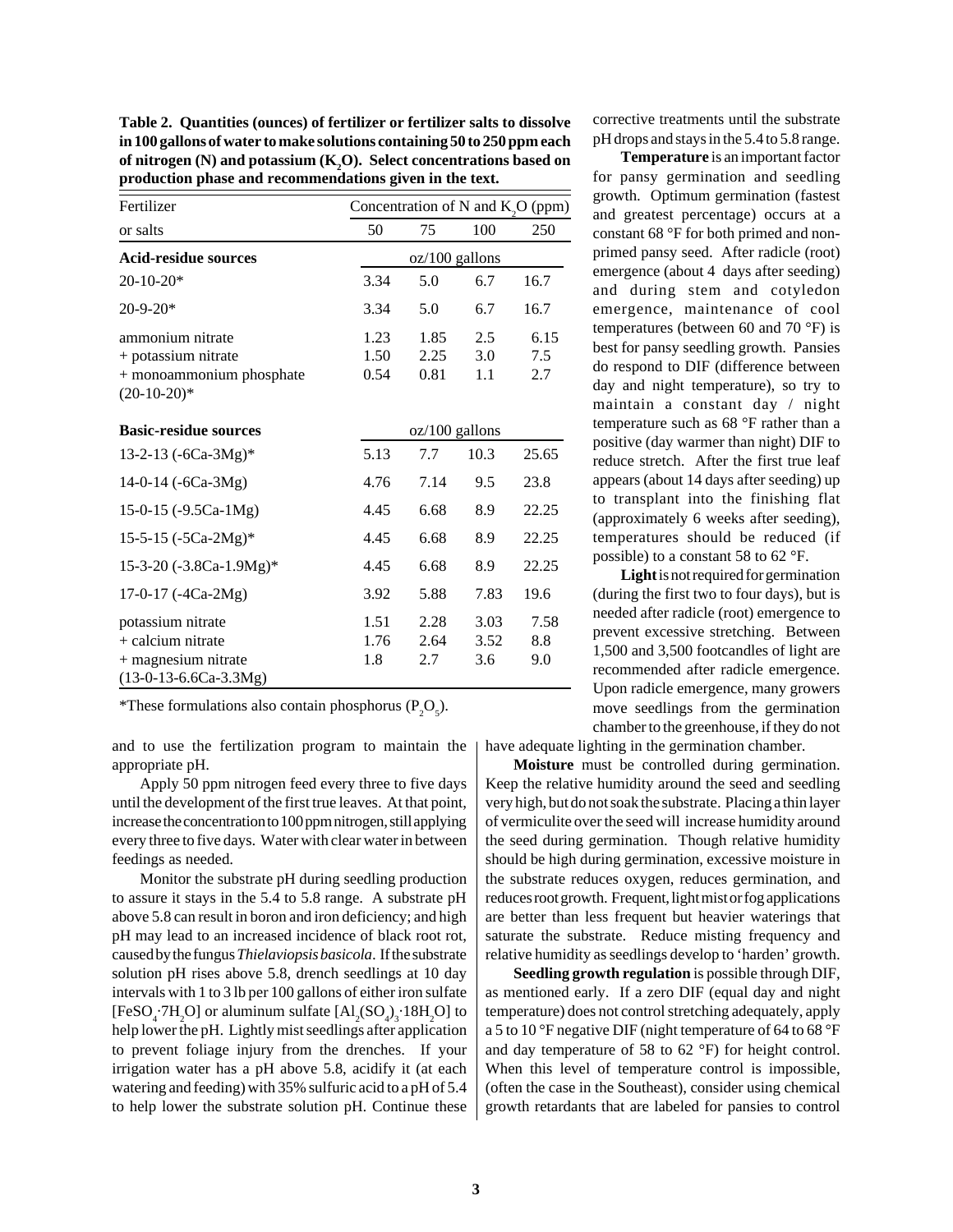| Product                                                                             | Stage of<br>production | Application rate and method                                                                                                           | Comments                                                                                                                                                                                                      |
|-------------------------------------------------------------------------------------|------------------------|---------------------------------------------------------------------------------------------------------------------------------------|---------------------------------------------------------------------------------------------------------------------------------------------------------------------------------------------------------------|
| $A-Rest^{\circledR}$<br>(ancymidol)                                                 | plugs or<br>seedlings  | 3 to 9 ppm spray (1.5 to 4.4 fl oz<br>per gallon) for plugs; 8 to 19<br>ppm spray (3.9 to 5.8 fl oz) after<br>transplant              | apply to plugs beginning after the first<br>true leaf is present                                                                                                                                              |
| $B-Nine^{\otimes}$<br>(daminozide)                                                  | plugs or<br>seedlings  | $2,500$ ppm spray $(0.39 \text{ oz per})$<br>gallon)                                                                                  | apply beginning after the first true leaf<br>is present; weekly applications may be<br>needed                                                                                                                 |
| $B-Nine^{\circledR}$<br>$(daminozide) +$<br>Cycocel®<br>(chlormequat--<br>chloride) | plugs or<br>seedlings  | $1,000$ ppm<br>B-Nine $(0.16 \text{ oz per gallon}) +$<br>1,000 ppm Cycocel (1.08 fl oz<br>per gallon) applied as a tank mix<br>spray | apply beginning after the first true leaf<br>is present                                                                                                                                                       |
| Bonzi <sup>®</sup><br>(paclobutrazol)                                               | plugs or<br>seedlings  | 1 to 5 ppm spray (0.032 to 0.16)<br>fl oz per gallon)                                                                                 | use 3 ppm when two true leaves are<br>present or use multiple spray at 1 ppm                                                                                                                                  |
| $Bonzi^{\circledR}$<br>(paclobutrazol)                                              | plants in<br>flats     | 5 to 15 ppm spray (0.16 to 0.48)<br>fl oz per gallon)                                                                                 | use the higher rate in warmer weather;<br>make the first application when plants<br>are 2" in diameter or height; avoid late<br>applications due to flowering delay and<br>slow growth in the landscape after |
|                                                                                     |                        |                                                                                                                                       | transplant                                                                                                                                                                                                    |
| Sumagic <sup>®</sup><br>(uniconazole)                                               | plugs or<br>seedlings  | 1 to 3 ppm spray (0.26 to 0.77 fl<br>oz per gallon)                                                                                   | use 3 ppm when three true leaves are<br>present or make a 1 ppm spray when<br>two true leaves are present                                                                                                     |

# **Table 3. Chemical growth retardants labeled for use on pansies in the greenhouse.**

seedling stretch (Table 3). Many plug growers report that multiple applications at low concentrations offer more control in programming plug size than a single application at a high concentration.

Scheduling. Scheduling during seedling production depends on the environment and the production system used. Pansy plug production is a 5 to 7 week cropping period whereas seedlings produced in open flats are usually ready for transplanting 4 to 5 weeks after sowing.

#### **Finishing Pansies**

Scheduling. Timing for finished flats and pots of pansies should be based on a target market date and anticipated environmental conditions. Finished flats can be ready for sale in 5 to 9 weeks from transplant (total cropping time of 11 to 14 weeks). Count back from your

projected market date to determine when you should have material ready for transplanting.

For autumn markets, many growers have plants available from mid-September through early December. In the piedmont and coastal regions of North Carolina, pansies are difficult to establish in the landscape prior to mid-October. However, given that customers are willing to purchase plants in September, growers usually target plant sales rather than survival.

The Finishing Environment. **Substrate** characteristics that are recommended for the finishing containers are similar to those described for propagation. The major difference between the two is the degree of porosity; 'looser' mixes with a higher degree of aeration and more rapid drainage than germination mixes are recommended for finishing pansies.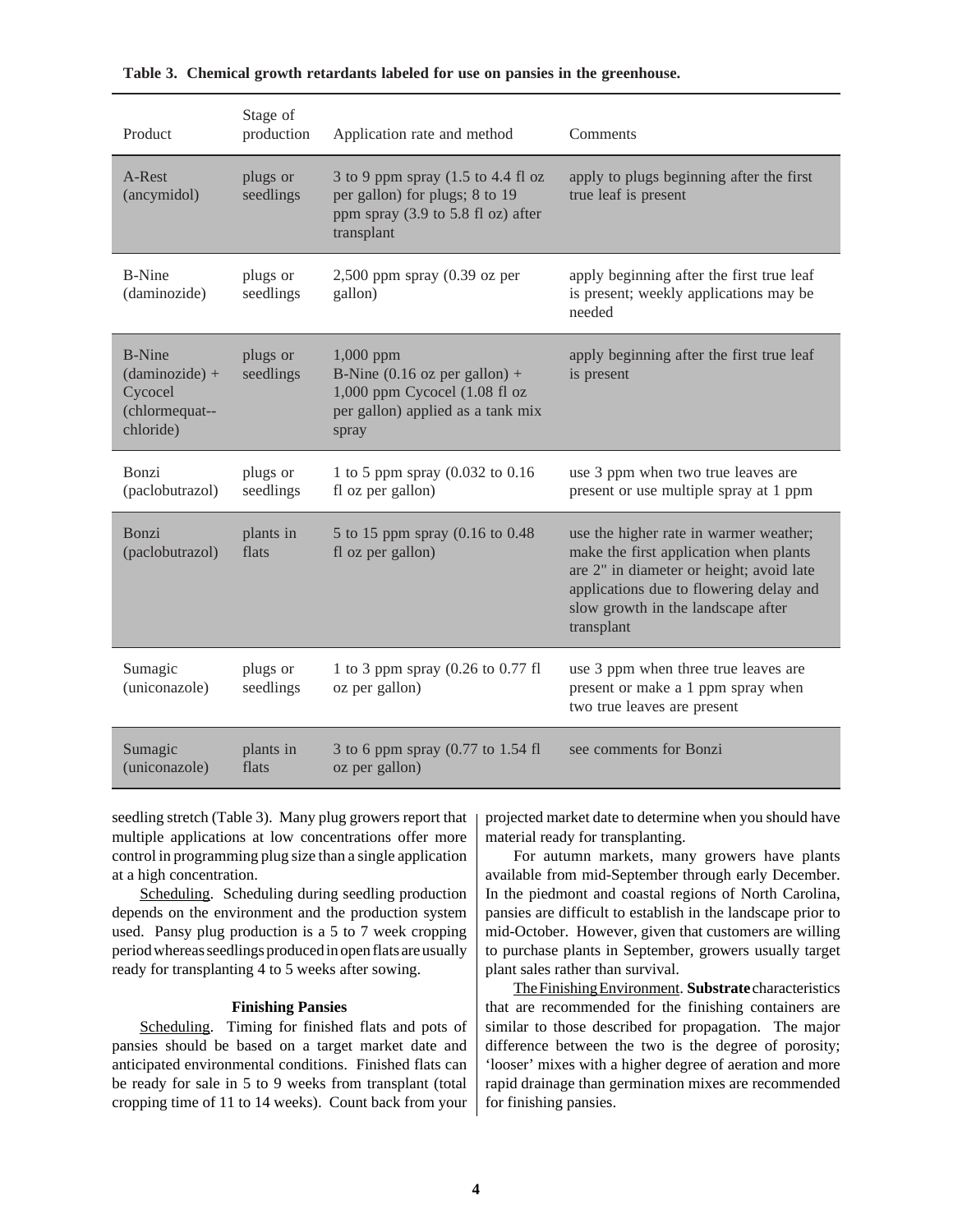The substrate should contain liming sufficient to result in a pH of 5.4 to 5.8. Micronutrients and a small starter charge of phosphorus are also recommended.

**Fertilization** during the finishing stage of pansy production is similar to that of the germination phase: do not overfeed pansies. A constant feed program of 125 ppm nitrogen is sufficient for pansies, if leaching is minimal. If leaching is excessive (such as outdoor production subject to heavy rains), increase the constant feed to 175 to 200 ppm nitrogen. A weekly feed program of 225 to 275 ppm nitrogen can also be used instead of a continuous feed program. Rotate between a basic-residue fertilizer such as 15-3-20-3.8Ca-1.9Mg and an acid residue fertilizer such as 20-10-20 to assure adequate supplies of macronutrients and to help maintain a constant substrate pH (Table 2).

**Temperatures** for finishing pansies are similar to those used in seedling production. Best growth and development is best achieved with a daily average temperature of 58 to 62 °F. As mentioned earlier, pansies do respond to DIF, and a zero or negative DIF is preferred for height control over a positive DIF. Pansies can be grown at even cooler temperatures (night temperature of 48 °F) without damaging the plants, but development will be slower.

**Light** levels should be as high as possible, but temperature control usually requires shading of about 30 to 50% during late summer and autumn to reduce the heat load on the plants. Remove shading and increase irradiance as soon as ambient temperatures allow to promote better plant growth and flower development.

**Water** plants prior to wilting, but allow the substrate to dry out between waterings. Excessive moisture results

in poor root growth and could increase the incidence of root rots. However, allowing the substrate to dry to the point of plant wilting could concentrate salts around the roots, resulting in root damage. When watering, try to minimize leaching (maximum of 15% leaching fraction) to reduce nutrient runoff from your crop.

**Plant growth regulation** is best achieved through a zero or negative DIF. A day / night temperature regime of 55 °F / 65 °F is very effective in reducing excessive stretch, but is a rarity during autumn in the Southeast. If chemical growth retardants are needed, follow guidelines in Table 3. Do not apply growth retardants to transplants until they exhibit active growth. Avoid late applications of growth retardants (especially of Bonzi and Sumagic), as they may delay flowering and slow growth once plants are transplanted into the landscape.

#### **Production Problems**

Insect and Related Pests. There are a variety of pansy pests, some of them with the potential to be serious problems (Table 4). Growers should contact their County Extension Centers to request the suggest Insect Notes dealing with each pest. These insect notes and the current edition of the "N. C. Agricultural Chemicals Manual" will offer the most up-to-date control measures for each pest.

The major pests listed in Table 4 that growers should be scouting for are printed in bold type. The other pests listed have the potential to become production problems, but are usually not as serious.

Diseases. Pansies are susceptible to a number of serious diseases in both production greenhouses and in landscape beds. Listed below are some of the more

common pansy diseases in North Carolina along with prevention and control measures. Consult the current edition of the "N.C. Agricultural Chemicals Manual" for the most upto-date listing of fungicides labeled for use on pansies.

**Damping-off of seedlings:** During production of pansies, damping-off by *Pythium* spp. can be a major disease problem. The best control of any disease is to completely avoid its occurrence. Every bedding plant grower should thoroughly understand damping-off, factors that favor its development, and potential sources of contamination. Dampingoff must be avoided through a complete, continuous sanitation and cultural program. Fungicides should be used to control damping-off only

**Table 4. Insect and related pest problems of pansies during production, their botanical name, and NCSU Department of Entomology Ornamentals and Turf Insect Notes that address each pest.**

| Pest                     | Botanical name                           | Insect note(s)       |
|--------------------------|------------------------------------------|----------------------|
| <b>Black cutworm</b>     | Argotis ipsilon                          | #7                   |
| <b>Foxglove aphid</b>    | Aulacorthum solani                       | #38, #103, #104      |
| Fungus gnats             | Lycoriella spp. & Bradysia spp.          | #29, #103            |
| Green peach aphid        | Myzus persicae                           | #38, #103, #104      |
| Greenhouse whitefly      | Trialeurodes vaporariorum                | $\#10, \#103, \#104$ |
| <b>Pansyworm</b>         | Euptoieta claudia                        | #7                   |
| Shore flies              | <i>Scatella</i> spp.                     | #103                 |
| Silverleaf whitefly      | Bemisia argentifolii                     | #83, #103, #104      |
| <b>Slugs</b>             | Deroceras spp. & Lehmannia spp. #22, #91 |                      |
| Variegated cutworm       | Peridroma saucia                         | #7                   |
| Western flower thrips    | Frankliniella occidentalis               | #72, #103, #104      |
| <b>Yellow woollybear</b> | Spiosoma virginica                       | #7                   |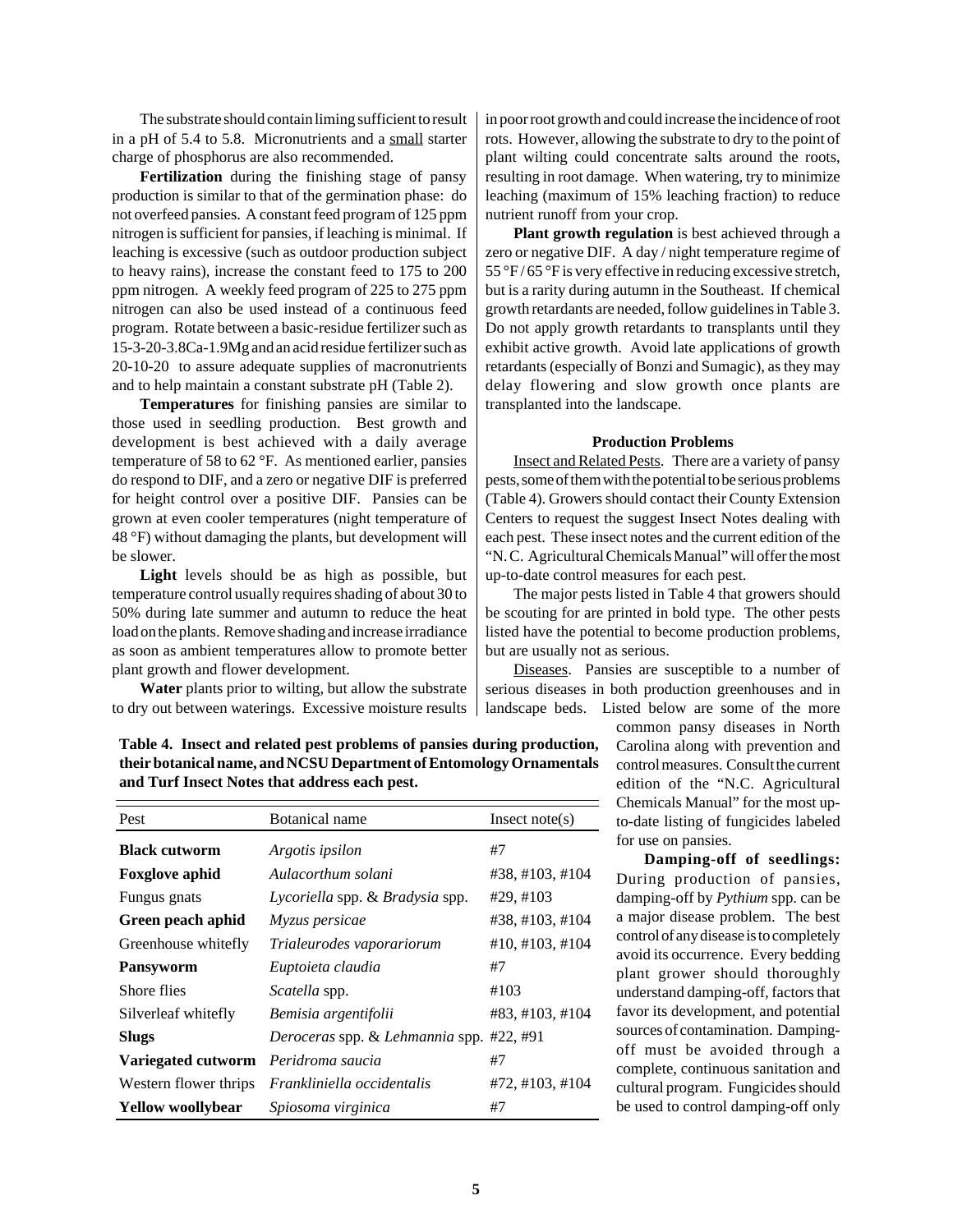as a last resort. Most fungicides used to control dampingoff also cause some injury to seedlings. The younger the seedling, the more severe the injury. Fungicide rates higher than recommended must be avoided. If damping-off is a continual problem, much effort should be made to determine the source of the pathogen and correct the sanitation or cultural problems rather than continue to use or increase the use of fungicides. Fungicides effective in controlling damping-off due to *Pythium* spp. include etridiazole (Truban) and metalaxyl (Subdue).

**Black root rot:** Black root rot, caused by the soilborne fungus, *Thielaviopsis basicola*, can also be very serious on pansy. This fungus attacks the fine feeder roots. Infected roots are black due to the presence of the fungus. *Thielaviopsis basicola* also causes a root rot on Helleri holly and vinca.

This fungus is common in soils across North Carolina and it is active over a very wide temperature range. The fungus infects the feeder roots and gradually kills the entire root system.

Black root rot has been a serious problem in pansy production in the Southeast for the past five to seven years. It appears to be related to production in August and September when it is too hot for pansy plants and they are "stressed."

Control measures for black root rot during production include:

❶ Avoid excessive heat stress, especially on young seedlings.

❷ Avoid other stresses, such as high substrate pH that can lead to micronutrient deficiencies (mainly boron and iron), excessive soil moisture, or excessive salts.

❸ Preventative drenches with labeled fungicides such as 1-[1-[[4-chloro-2-(trifluoromethyl) phyenyl]imino]-2-ropoxyethyl]-1H-Imidazole (Terraguard 50 WP) and thiophanate methyl products such as Domain or Cleary's 3336 may help.

**Botrytis blight:** Botrytis blight is a common but only slightly damaging disease of pansies caused by *Botrytis cinerea*. *Botrytis cinerea* is an airborne fungus that attacks almost any flower and dead, dying or damaged plant tissue. During production, the greatest losses due to botrytis occur late in production. Occasionally, this fungus also can attack germinating seed or seedlings, particularly if they are injured or excessively crowded. High rates of fertilization, death of lower leaves, low light intensity, frequent watering, early flower production, and crowded plants all favor botrytis blight development. The development of botrytis blight is also favored by warm temperatures and high humidity. Most growers try to manage botrytis blight with a combination of cultural practices, sanitation, and timely fungicide applications. Some effective management tools include:

❶ Keeping the relative humidity below 85%, particularly at night.

❷ Keeping the spore load down in the greenhouse through good sanitation.

❸ Good air movement in the greenhouse to reduce humidity pockets.

❹ Proper ventilation of the greenhouse.

❺ Greenhouse covers that reduce spore production.

 $\bullet$  Sunny weather with lower relative humidity.

❼ Crop mix made up with plants less susceptible to botrytis blight.

 $\bullet$  Ship plants at their peak of quality.

❾ Timely applications of effective fungicides. Fungicides with potential resistance problems include: thiophanate methyl (Cleary's 3336 and Domain), iprodione (Chipco 26019), and vinclozolin (Ornalin). Fungicides with no resistance problems include: chlorothalonil (Daconil 2787 and Exotherm Termil) and mancozeb (Manzate 200).

**Leafspot diseases:** Pansies are susceptible to several leafspot diseases, but the most common ones in North Carolina are anthracnose (caused by the fungi *Colletrotichum gloesosporiodes* and *Colletrotichum violaetricoloris*) and scab or spot anthracnose (caused by *Sphaceloma violae*). The leafspots vary in color from white to brown to black and often have a water-soaked margin. The spots may or may not have concentric rings

| Table 5. Recommended foliar nutrient |  |
|--------------------------------------|--|
| concentrations for pansies.*         |  |

| <b>Nutrient</b>          | Adequate range                   |
|--------------------------|----------------------------------|
| Nitrogen $(N)$           | 2.5 to 4.5%                      |
| Phosphorus (P)           | $0.25$ to $1.0\%$                |
| Potassium (K)            | 2.5 to 5.0%                      |
| Calcium (Ca)             | $0.6 \text{ to } 3.0\%$          |
| Magnesium $(Mg)$         | $0.25$ to $0.75\%$               |
| Sulfur $(S)$             | $0.2$ to $0.7\%$                 |
| Sodium (Na)              | 0 to $0.5%$                      |
| Iron $(Fe)$              | 30 to 300 ppm                    |
| Manganese (Mn)           | $25$ to $300$ ppm                |
| $\text{Zinc}(\text{Zn})$ | $20 \text{ to } 100 \text{ ppm}$ |
| Copper (Cu)              | $5$ to 40 ppm                    |
| Boron (B)                | $20 \text{ to } 80 \text{ ppm}$  |
|                          |                                  |

\*Ranges are averages from three commercial analysis laboratories.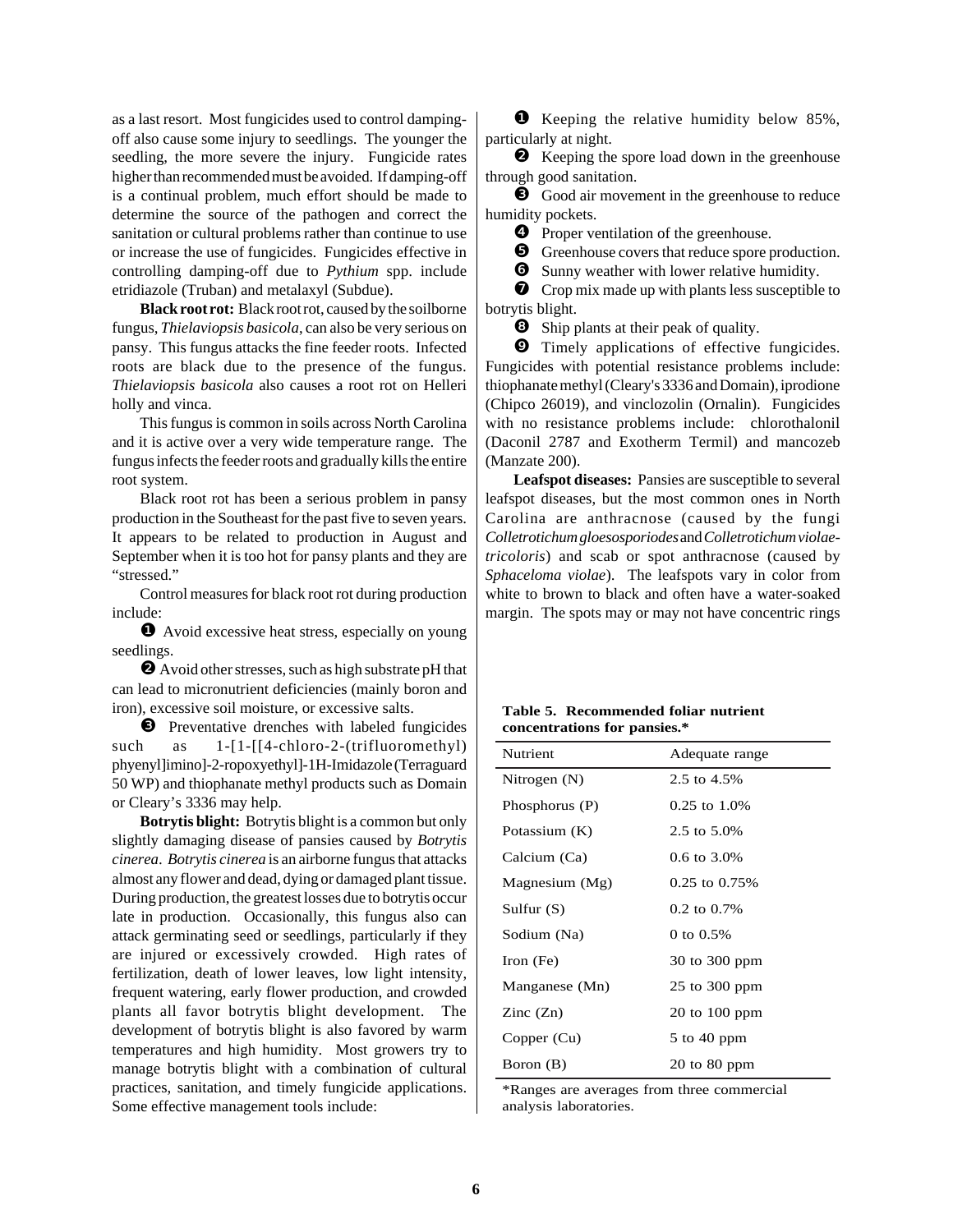and spore producing structures. While leafspot diseases are fairly common on pansy, they seldom cause much damage. These diseases are best controlled through proper sanitation, such as removal of plant debris.

**Additional diseases of pansy:** Three rust diseases (caused by *Puccinia ellisiana, Puccinia violae,* and *Uromyces androponis*) plus a seed smut (*Urocystis kmetiana*) have been reported on pansy, but rarely are a major problem (Jones, 1993). Other diseases reported on pansy include root rot caused by *Aphanomyces cladogamus*; leafspot diseases caused by *Alternaria violae, Cercospora violae, Phyllosticta rafinesquii, Ramularia agrestis,* and *Ramularia lactea*; downy mildew caused by *Peronospora violae*; damping-off caused by *Rhizoctonia solani*; Southern blight caused by *Sclerotium rolfsii*; powdery mildew caused by *Sphacerotheca humuli*; and root knot nematodes, *Meloidogyne* spp.

Prior to treating for these or any disease, it is essential to have the disease organism properly identified. Contact your County Extension Center for sample submission procedures.

Nutritional Disorders. Pansies are relatively free from nutritional disorders, when grown at the proper pH. However, when the substrate pH is allowed to climb above 5.8, micronutrient deficiencies can be a problem.

Magnesium (Mg) deficiency can also be encountered, if the pH falls too low, or if calcium levels are too high with respect to Mg levels.

Routine foliar analysis should be conducted to assure that nutrient content in the foliage is within recommeneded ranges (Table 5).

**Boron deficiency:** The symptoms of this deficiency are very specific. The younger, developing leaves are small, thickened and puckered. In many instances, the main shoot will stop growth completely (abort), and lateral shoots will attempt to expand, developing the thick, puckered leaves mentioned above.

The first stage of treatment should involve reducing substrate pH (if above the recommended range) to 5.4 to 5.8 to make boron more available to the plant. See the earlier section on nutrition for methods to lower substrate pH.

The second step in treating boron deficiency would be to apply a substrate drench of borax at  $\frac{1}{2}$  oz per 100 gallons or use solubor at 1 /4 oz per 100 gallons. Lightly mist off foliage after the application, as boron solutions can burn leaves.

Prior to the boron drench, check the levels of calcium and magnesium in the substrate. Calcium tends to tie up boron, especially when the calcium to magnesium ratio is too high (greater than about 5 : 2, Ca to Mg). If Ca is out of proportion to Mg, include 1 lb per 100 gallons of Epsom salts ( $MgSO<sub>4</sub>·7H<sub>2</sub>O$ ) in your boron drench.

Do not apply more than two boron drenches during production, as excessive boron will also cause problems on pansies. Unfortunately, plant recovery from boron deficiency is a slow process. It may take two to three weeks before normal growth is resumed after a boron application.

**Iron deficiency:** Symptoms of iron deficiency are interveinal chlorosis (yellowing) of primarily the youngest leaves, followed by marginal burning in severe cases. As with boron deficiency, the first step in treating iron deficiency is assuring the substrate pH is within the recommended range. If the pH is too high, follow the recommendations given earlier to lower it to 5.4 to 5.8 using iron sulfate. Not only will this treatment lower the pH, it will also increase the iron supply in the substrate solution. If further treatment is needed, use a foliar spray of 10% iron chelate (Sequestrene 330 Fe) at 4 oz per 100 gallons.

**Magnesium deficiency:** Symptoms of magnesium deficiency on pansy are interveinal chlorosis of the newly matured (not the youngest, still expanding) leaves followed by general yellowing of the leaves beginning at the margins. Marginal necrosis can follow in severe cases.

If magnesium deficiency is suspected, check the Ca to Mg ratio, as mentioned above. If it is greater than 5 : 2, apply a substrate drench of 2 lb Epsom salts per 100 gallons of water. Do not make applications more than once every four weeks. If multiple applications are needed, be sure to monitor both foliar and substrate levels of Ca to assure that the Mg applications do not cause Ca to become deficient.

### **Summary**

The demand for pansies appears to some growers to be continuously increasing. However, many other growers feel that the market is leveling off. Before investing in production, carefully consider markets, how to start the crop (seed or plugs), and the exacting need for the correct environment for a high-quality finished product. Remember, well-grown, high-quality pansy crop is profitable only with good customer contacts and an assured a market for your product.